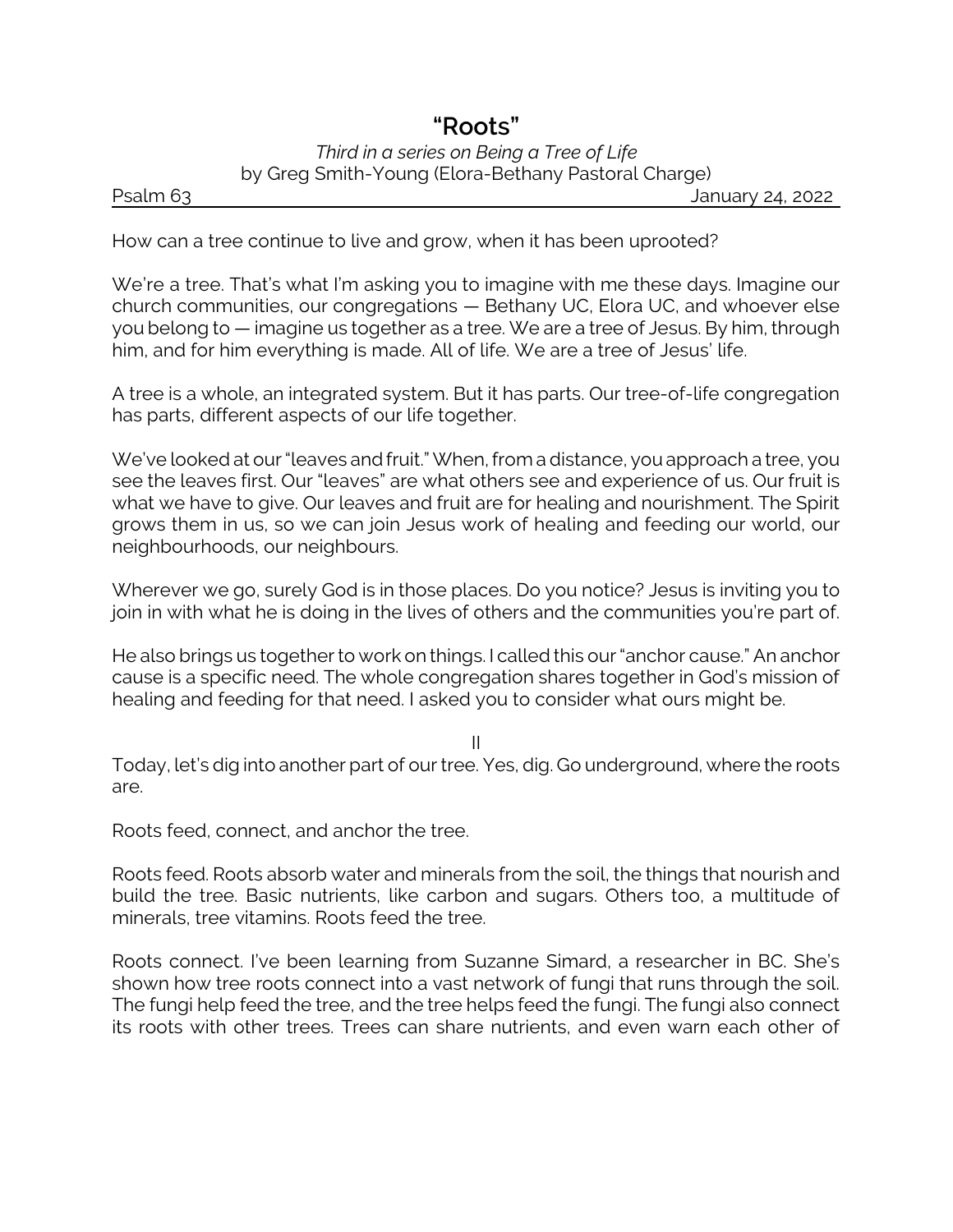danger from insects or disease. Roots connect the tree with others.<sup>1</sup>

Roots anchor. They hold the tree firm to the ground. Storms and winds come, maybe floods, even people swinging into them. Roots keep trees from knocking over. They anchor the tree.

But what about when the tree, like us, feels uprooted?

III

A few weeks ago, I talked about these times we're in. Let me tell it as a parable. Instead of a tree, though, let's imagine our church congregation as travellers on a river.

We've been in a nice, big boat that holds us all. Like one of those river cruise boats. We've travelled together for a long, long time. Many of us haven't known any different. This boat — not just our church building, but all aspects of our life together — it's been serving us well. Along the way, we've made changes, patched things up, stopped at different ports of call. The scenery changed. We've adjusted, and cruised along.

Lately, the water's been speeding up and getting choppier. We've hit some rapids. Come close to beaching a few times. Some have been feeling seasick. There are fewer of us too. Folks have been getting off, and fewer coming aboard. Some we've loved and counted on have been transferred to the great cruise ship, *Paradise*. Our boat's been getting more temperamental, harder to keep going, and running low on fuel. We've been wondering how long it could go on. Still, we've kept cruising.

Then, a hundred weeks ago to be exact, we went over the falls.

We're still going over. It's been a long free fall. We're already getting some idea of what it will be like when our tumbling is done.

- Bewildering. What just happened?
- Lost. Where are we now?
- Injured. We're all wounded, some badly.
- Some haven't made it. We're fewer than we were.
- The river below the falls, it's different. Not as deep. Marshy, like a bayou. Our good old cruise boat won't work here.
- Anyway, it's smashed up real good. Parts of it, good parts, are salvageable and will be very helpful. Still, what we need next, and what we have to work with, is going to be different.

We're going to miss this boat, how our congregation used to be. We might be tempted just to stay here, amid the wreckage, and talk about what it used to be like. We might

<sup>1</sup> Suzanne Simard, Finding the Mother Tree: Discovering the Wisdom of the Forest (Toronto ON: Penguin Canada, 2021). See also Simard's websites, [suzannesimard.com](https://suzannesimard.com/) and [mothertreeproject.org](https://mothertreeproject.org/).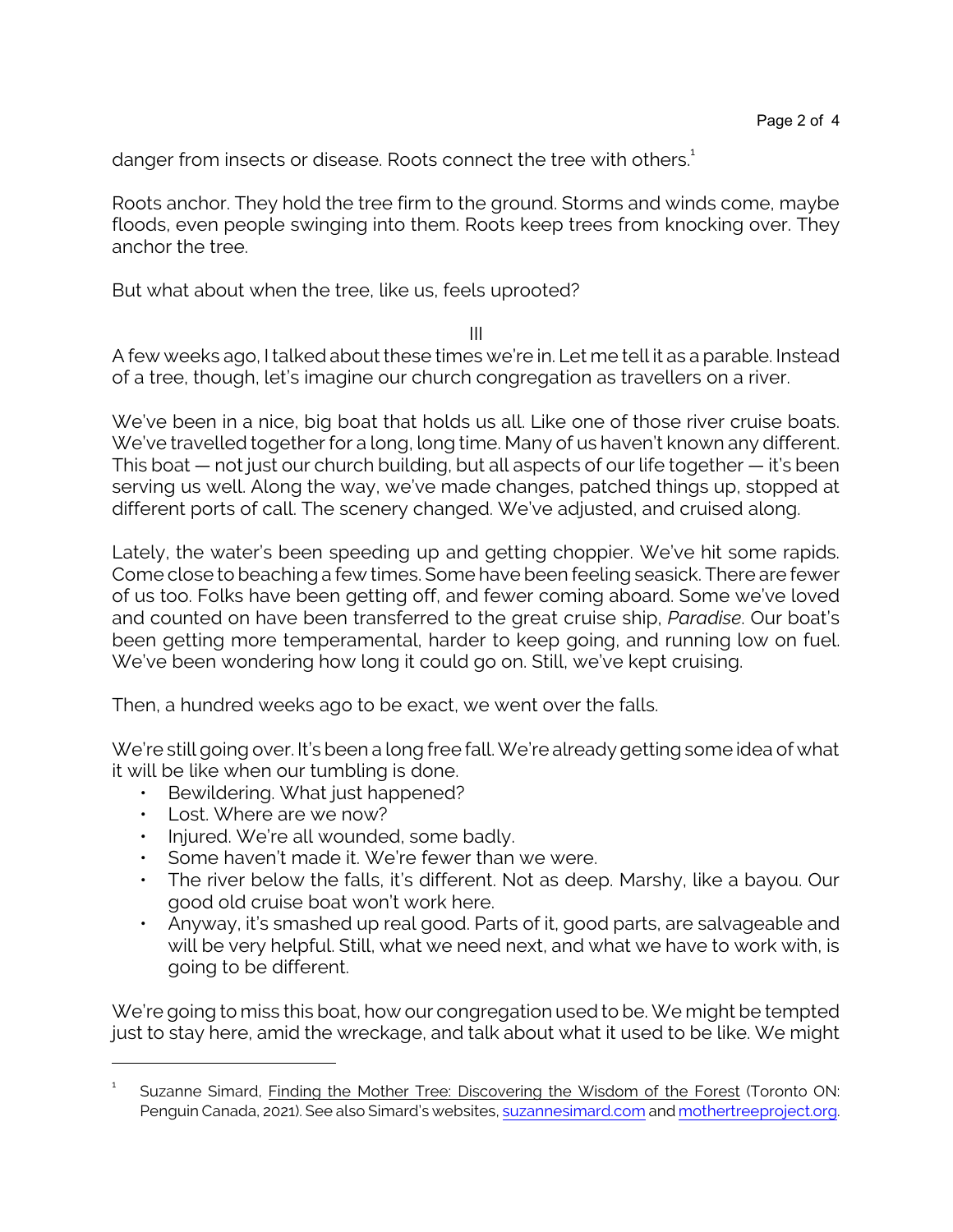wish we were back up there. Some might try to go back, but there is no going upriver.

I feel this. This is a time to grieve.

The river is still going. We still have travelling to do, together. Can we?

IV

Back to that tree. Us. Uprooted.

No. We have not been uprooted. Not necessarily. It depends what we're been rooted in.

Let's hear the prophet Jeremiah. His people were facing a mortal danger. What would they do? Well, where do you root your trust?

From Jeremiah 17.

*Thus says the Lord:*

*Cursed are those who trust in mere mortals and make mere flesh their strength, whose hearts turn away from the Lord. They shall be like a shrub in the desert, and shall not see when relief comes. They shall live in the parched places of the wilderness, in an uninhabited salt land.*

> *Blessed are those who trust in the Lord, whose trust is the Lord. They shall be like a tree planted by water, sending out its roots by the stream. It shall not fear when heat comes, and its leaves shall stay green; in the year of drought it is not anxious, and it does not cease to bear fruit.*

*The heart is devious above all else; it is perverse who can understand it? I the Lord test the mind and search the heart, to give to all according to their ways, according to the fruit of their doings.*

(New Revised Standard Version)